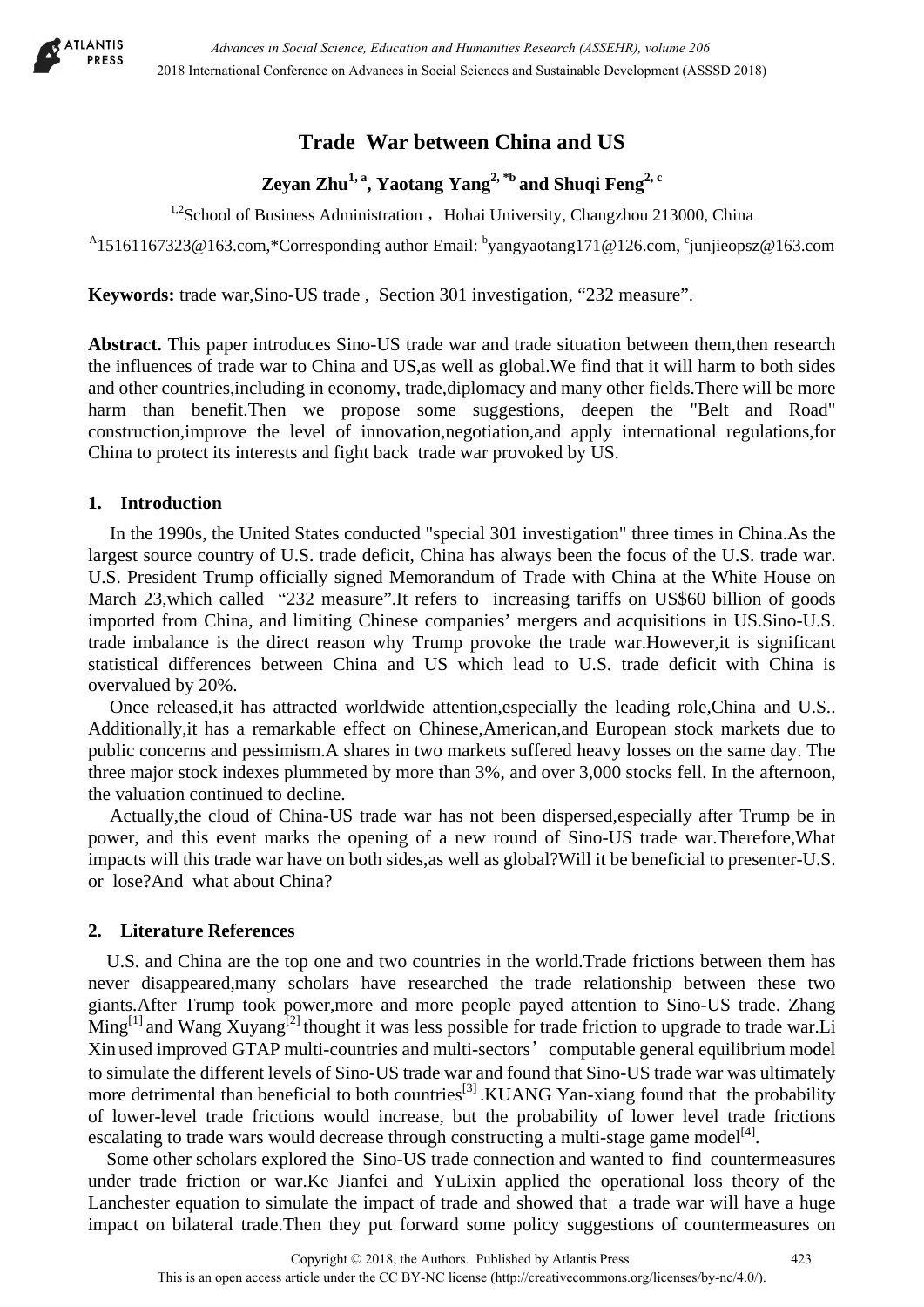

expanding the market, enhancing own strength, perfecting the system and early warning system<sup>[5]</sup>.Zhang Monan<sup>[6]</sup>and Sun Jishan<sup>[7]</sup> analyzed Sino-US trade problems and proposed corresponding strategies from a theoretical perspective.

## **3. Sino-US Trade**

As the largest developing and developed country in the world,China and US possess the biggest market.Since they established diplomatic relations in 1979,Sino-US trade developed rapidly,especially after China joined the United Nations,their total trade increased from \$5 billion in 1980 to \$583.7 billion in 2017.China is the American biggest import market.In addition,since China exceeded Canada in 2015 for the first time,China has been the American largest cargo trading partner.On the other hand,US is the Chinese top one export market and one of the most important source of foreign investment.

According to the China customs data,in 2017, China's exports to the United States were US\$429.8 billion, an annual increase of 11.5%, while imports from the United States were US\$153.9 billion, an increase of 14.5%.The trade surplus between China and the US is as high as 275.8 billion U.S. dollars. Compared to 2016, the US\$250.7 billion increased by nearly 10%, exceeding the historical record of 261 billion U.S. dollars in 2015, innovating an historical record .

Table 1 below shows the Sino-US trade condition in past ten years.And all data,except 2017(from China customs), is from the UN database.It demonstrates that there is always the trade surplus between China and the US.

|                   |                               |                                                               | Advances in Social Science, Education and Humanities Research (ASSEHR), volume 206 |                                                                                                                                                                                                                                                                                                                                                                                                                                                                                                                                                                                                                                                                                                                                                                                                                                                                                                                                                                                                    |
|-------------------|-------------------------------|---------------------------------------------------------------|------------------------------------------------------------------------------------|----------------------------------------------------------------------------------------------------------------------------------------------------------------------------------------------------------------------------------------------------------------------------------------------------------------------------------------------------------------------------------------------------------------------------------------------------------------------------------------------------------------------------------------------------------------------------------------------------------------------------------------------------------------------------------------------------------------------------------------------------------------------------------------------------------------------------------------------------------------------------------------------------------------------------------------------------------------------------------------------------|
|                   |                               | sponding strategies from a theoretical perspective.           |                                                                                    | ding the market, enhancing own strength, perfecting the system and early warn<br>m <sup>[5]</sup> .Zhang Monan <sup>[6]</sup> and Sun Jishan <sup>[7]</sup> analyzed Sino-US trade problems and propo                                                                                                                                                                                                                                                                                                                                                                                                                                                                                                                                                                                                                                                                                                                                                                                              |
| ino-US Trade      |                               |                                                               |                                                                                    |                                                                                                                                                                                                                                                                                                                                                                                                                                                                                                                                                                                                                                                                                                                                                                                                                                                                                                                                                                                                    |
|                   | e of foreign investment.      | illion U.S. dollars in 2015, innovating an historical record. | et.Since they established diplomatic relations in 1979,Sino-US trade               | the largest developing and developed country in the world, China and US possess the bigg<br>develop<br>y, especially after China joined the United Nations, their total trade increased from \$5 billion<br>to \$583.7 billion in 2017. China is the American biggest import market. In addition, since Ch<br>ded Canada in 2015 for the first time, China has been the American largest cargo trad<br>er.On the other hand, US is the Chinese top one export market and one of the most import<br>cording to the China customs data,in 2017, China's exports to the United States were US\$42<br>n, an annual increase of 11.5%, while imports from the United States were US\$153.9 billion,<br>use of 14.5%. The trade surplus between China and the US is as high as 275.8 billion U.S. doll<br>bared to 2016, the US\$250.7 billion increased by nearly 10%, exceeding the historical record<br>ble 1 below shows the Sino-US trade condition in past ten years. And all data, except 2017(fr |
|                   |                               |                                                               |                                                                                    | customs), is from the UN database. It demonstrates that there is always the trade surp                                                                                                                                                                                                                                                                                                                                                                                                                                                                                                                                                                                                                                                                                                                                                                                                                                                                                                             |
|                   | een China and the US.         |                                                               |                                                                                    |                                                                                                                                                                                                                                                                                                                                                                                                                                                                                                                                                                                                                                                                                                                                                                                                                                                                                                                                                                                                    |
|                   |                               |                                                               | Table 1 Trade Between China and US From 2008 To 2017(100 million U.S. dollars)     |                                                                                                                                                                                                                                                                                                                                                                                                                                                                                                                                                                                                                                                                                                                                                                                                                                                                                                                                                                                                    |
| Years             | <b>Total Trade</b>            | China Export To US                                            | China Import To US                                                                 | Trade balance                                                                                                                                                                                                                                                                                                                                                                                                                                                                                                                                                                                                                                                                                                                                                                                                                                                                                                                                                                                      |
| 2008              | 3344.3                        | 2528.44                                                       | 815.86                                                                             | 1712.58                                                                                                                                                                                                                                                                                                                                                                                                                                                                                                                                                                                                                                                                                                                                                                                                                                                                                                                                                                                            |
| 2009              | 2990.5                        | 2212.95                                                       | 777.55                                                                             | 1435.4                                                                                                                                                                                                                                                                                                                                                                                                                                                                                                                                                                                                                                                                                                                                                                                                                                                                                                                                                                                             |
| 2010              | 3865.14                       | 2837.8                                                        | 1027.34                                                                            | 1810.46                                                                                                                                                                                                                                                                                                                                                                                                                                                                                                                                                                                                                                                                                                                                                                                                                                                                                                                                                                                            |
| 2011              | 4481.35                       | 3250.11                                                       | 1231.24                                                                            | 2018.87                                                                                                                                                                                                                                                                                                                                                                                                                                                                                                                                                                                                                                                                                                                                                                                                                                                                                                                                                                                            |
| 2012              | 4872.04                       | 3534.38                                                       | 1337.66                                                                            | 2197.02                                                                                                                                                                                                                                                                                                                                                                                                                                                                                                                                                                                                                                                                                                                                                                                                                                                                                                                                                                                            |
| 2013              | 5224.59                       | 3690.64                                                       | 1533.95                                                                            | 2156.69                                                                                                                                                                                                                                                                                                                                                                                                                                                                                                                                                                                                                                                                                                                                                                                                                                                                                                                                                                                            |
| 2014              | 5571.64                       | 3970.99                                                       | 1600.65                                                                            | 2370.34                                                                                                                                                                                                                                                                                                                                                                                                                                                                                                                                                                                                                                                                                                                                                                                                                                                                                                                                                                                            |
| 2015              | 5586.72                       | 4099.79                                                       | 1486.93                                                                            | 2612.86                                                                                                                                                                                                                                                                                                                                                                                                                                                                                                                                                                                                                                                                                                                                                                                                                                                                                                                                                                                            |
| 2016<br>2017      | 5207.98<br>5837               | 3856.78<br>4298                                               | 1351.20<br>1539                                                                    | 2505.58<br>2758                                                                                                                                                                                                                                                                                                                                                                                                                                                                                                                                                                                                                                                                                                                                                                                                                                                                                                                                                                                    |
| he Effect To US . | he Effect of Trade War'       |                                                               |                                                                                    |                                                                                                                                                                                                                                                                                                                                                                                                                                                                                                                                                                                                                                                                                                                                                                                                                                                                                                                                                                                                    |
|                   | he Effect To China .          |                                                               | anies' cost of production, which is harmful to US economic development in the end. | nce China is the second largest country in the world and the American largest cargo trad<br>er, U.S. unilateral policy will lead to hurting the benefit of its residents and companies, who ne<br>to sustain higher price goods or raw materials. It will increase residents' cost of living as wel                                                                                                                                                                                                                                                                                                                                                                                                                                                                                                                                                                                                                                                                                                |
|                   |                               | en China and the US is as high as 275.8 billion U.S. dollars. |                                                                                    | ina is a big country in economy and trade. In 2017, China's exports to the United States w<br>29.8 billion, while imports from the United States were US\$153.9 billion. The trade surp                                                                                                                                                                                                                                                                                                                                                                                                                                                                                                                                                                                                                                                                                                                                                                                                            |
|                   | he Effect To Other Countries. | China's economic dependence on US has decreased.              |                                                                                    | no-US trade war will have a negative influence on Chinese economic development to so<br>d, as US is the Chinese biggest export market. But it will not change the trend of Chin<br>omic growth. First, the proportion of China's exports to the United States to China's GDP is<br>no more than 4%. Second, with the implementation of "One Belt One Road", China has built<br>connection with many developing countries and exploited emerging markets, which replaces<br>et a lot. Third, China has put forward "Made in China" and advocated innovation in rec                                                                                                                                                                                                                                                                                                                                                                                                                                  |
|                   |                               |                                                               |                                                                                    | 424                                                                                                                                                                                                                                                                                                                                                                                                                                                                                                                                                                                                                                                                                                                                                                                                                                                                                                                                                                                                |

Table 1 Trade Between China and US From 2008 To 2017(100 million U.S. dollars)

#### **4. The Effect of Trade War**

#### **4.1 The Effect To US .**

Since China is the second largest country in the world and the American largest cargo trading partner,U.S. unilateral policy will lead to hurting the benefit of its residents and companies,who may have to sustain higher price goods or raw materials.It will increase residents' cost of living as well as companies' cost of production,which is harmful to US economic development in the end.

## **4.2 The Effect To China .**

China is a big country in economy and trade.In 2017, China's exports to the United States were US\$429.8 billion,while imports from the United States were US\$153.9 billion.The trade surplus between China and the US is as high as 275.8 billion U.S. dollars.

Sino-US trade war will have a negative influence on Chinese economic development to some extend,as US is the Chinese biggest export market.But it will not change the trend of Chinese economic growth.First,the proportion of China's exports to the United States to China's GDP is not high,no more than 4%. Second, with the implementation of "One Belt One Road", China has built up trade connection with many developing countries and exploited emerging markets,which replaces US market a lot.Third,China has put forward "Made in China" and advocated innovation in recent years.China's economic dependence on US has decreased.

**4.3 The Effect To Other Countries .**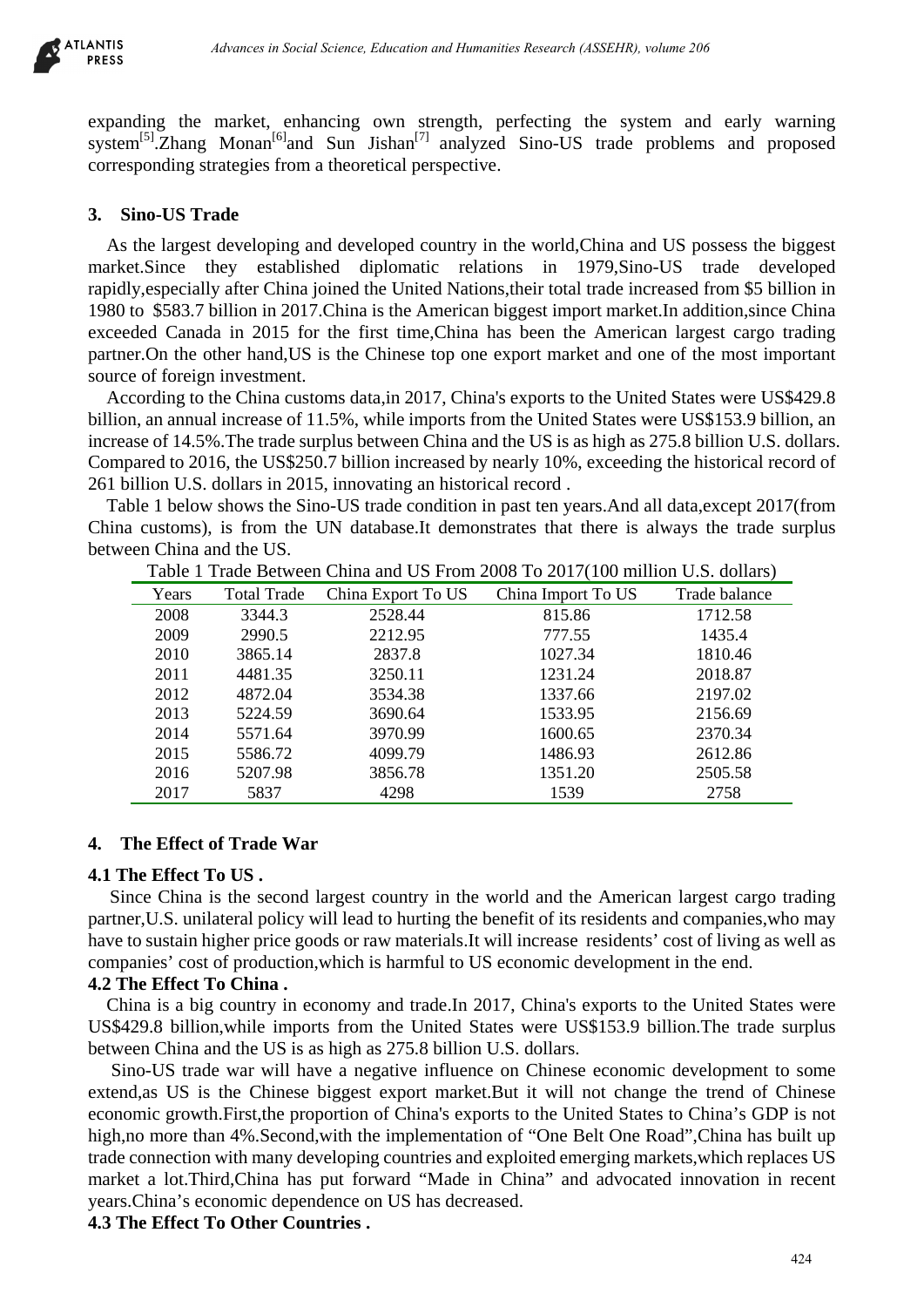

There is no doubt that the trade war between the largest developing and developed country will harm to global economic and trade development and destruct trade relations.More seriously,it will impede globalization.Meanwhile,it is not conducive to the resolution of major hot spots in the world,such as rampant terrorism,seriously damaged ecological environment,and nuclear proliferation issues.Moreover,,it will lead to the situation that all countries have to choose one of them to develop trade activities.

#### **5. Suggestions**

#### **5.1 Deepen the "Belt and Road" Construction .**

Through deepening the "Belt and Road" construction,the trade relations between China and countries along the route will be more valid.In the meaning time,China can open up new markets,including Africa,South Asia,West Asia,Central Asia,East Europe and so on,which will decrease trade dependence on US.

#### **5.2 Improve the level of China Innovation .**

Chinese companies should accelerate independent innovation and improve product technology content to improve international competitiveness and attract foreign investment.Government should improve intellectual property protection to encourage enterprise innovation.And for preventing industrial hollowing,we should focus on the development of the real economy and guide funds to flow to the manufacturing industry.

## **5.3 Bilateral Negotiation .**

We should increase communication efforts between China and US not only at the government level,but also among the people and companies to promote invest by both parties.And both sides can consult about existential economic and trade issues.Meanwhile,we can utilize international publicity to promote free trade and contain unilateralism.

When negotiation,we should make flexible strategies and compromise appropriately.As for China,we can reduce restrictions of foreign investment and expand imports from US,like cars and agricultural products.And we also can prefect our legal system,especially intellectual property protection,which will beneficial to ourselves at the same time.We also should claim US to release or even cancel export restrictions to China,which will also decrease trade deficit for US.

#### **5.4 Apply International Regulations .**

WTO trade dispute resolution mechanism is effective weapon when faced with unfair treatment or trade friction.We should apply WTO trade dispute resolution mechanism to protect our rights and interests.And we also can take trade measurements to restrict Chinese companies importing from US or exporting to US.For example,increase import tariffs on products importing from US or export tariffs on rare earths which US imports from us.Coincidentally,we impose tariff reduction obligations on certain import commodities originating in the United States from April 2 to safeguard our interests and fight back "232 measure" put forward by US in March 23. *Advances in Social Science, Education and Humanities Research (ASSEHR), where 266*<br>
and that the tracte war between the largest developing and developed contropy<br>
controlnic and track development and destruct track resear

#### **6. Summary**

To sum up,both China and US should make efforts to maintain great trade relationship,rather than trade war.Otherwise,both side will suffer loss.Moreover,it will affect global trade order and lead to mass panic and social chaos.However,good trade links will beneficial to China,US,and other countries or organizations as well.

#### **References**

- [1]. Zhang Ming,Zheng Liansheng,Wang Yuzhe,Yang Xiaochen,Zhou Ji.Unlikely full trade war between China and U.S. [J].China Forex,2017(06):26-29.
- [2]. Wang Xuyang.When both are combined,the bucket will hurt Sino-U.S. Economic and Trade Relations Move Forward in Friction[J].Modern Management Science,2018(02):54-56+93.